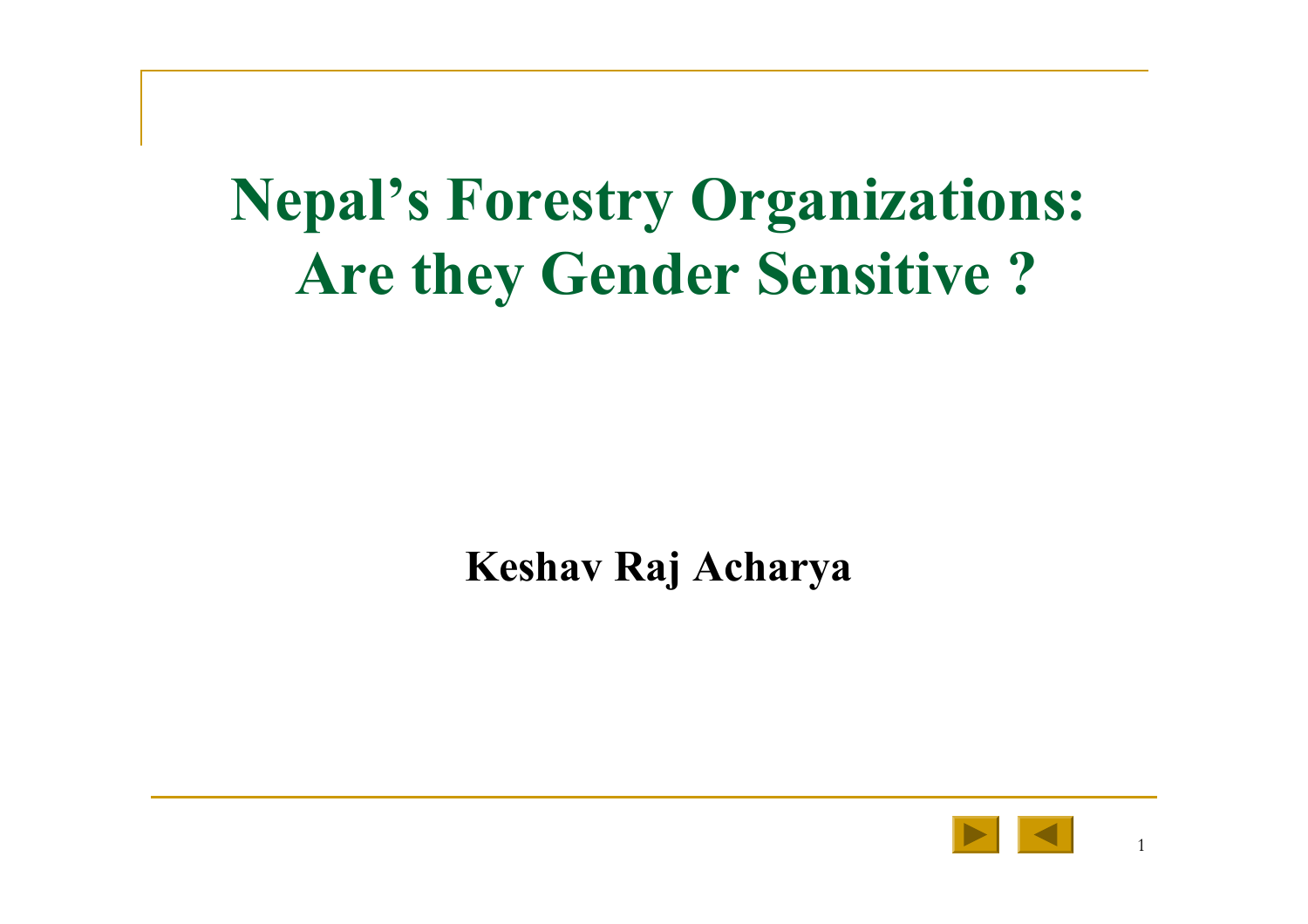# **Outline of Presentation)**

- $\overline{\phantom{a}}$ Background
- $\mathcal{L}$ **Objectives**
- $\mathcal{C}$ Methodologies
- $\mathbb{R}^2$ Findings
- $\overline{\phantom{a}}$ Major Learning
- Conclusion & Recommendations
- $\mathbb{R}^2$ Acknowledgement

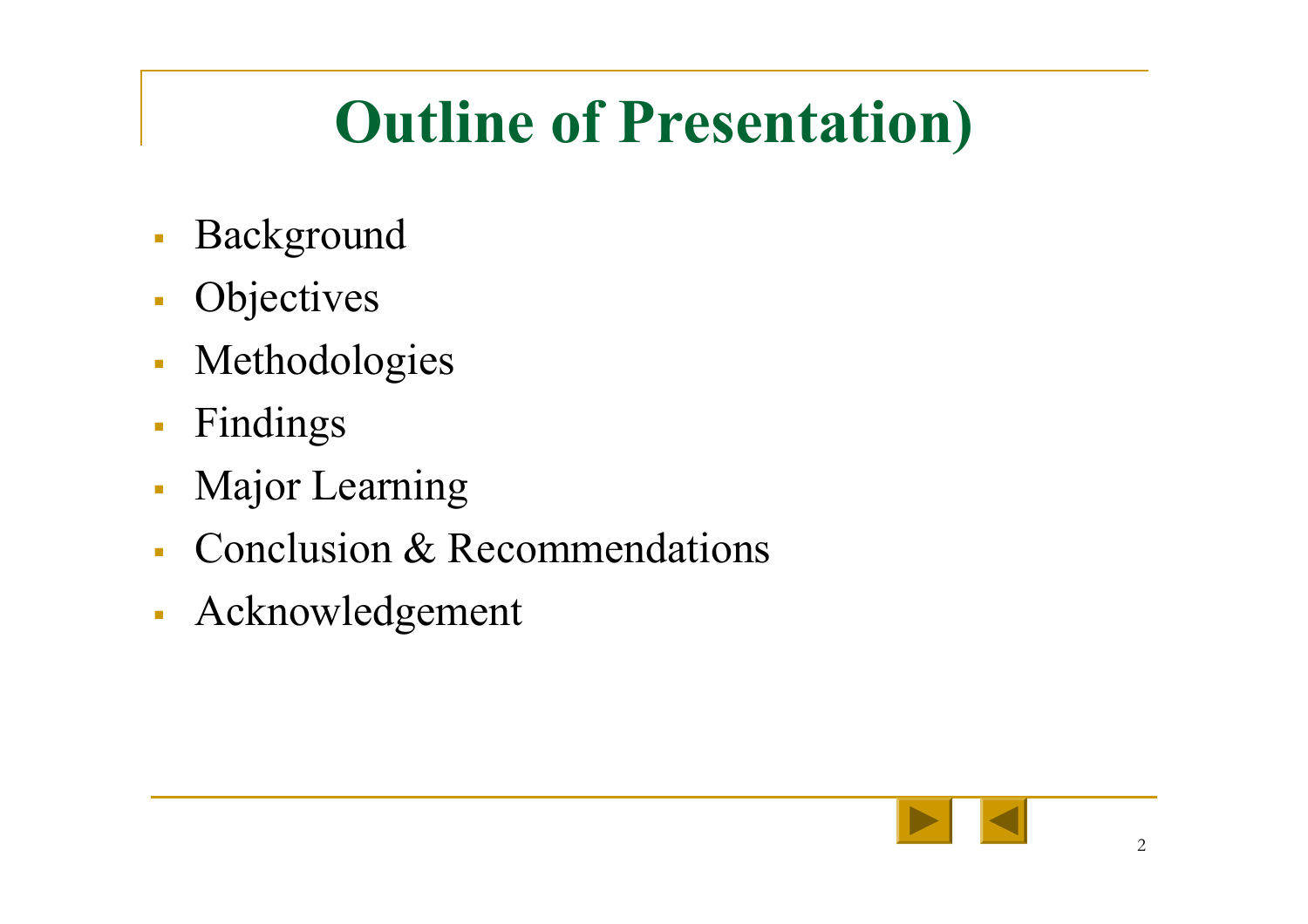# **Background**

- Nepal is a leading country for Participatory forest Management in the world.
- One fourth of it's total forest area is handed over to the community for it's management & Utilization.
- One third of the total population through more than 1400 community forest user groups are involved in participatory forest management.
- Department of forest has approved the "Community Forest Management Directive, 2002".
- П The directive has a provision that at least 30 % female representation is compulsory in the user's committee.

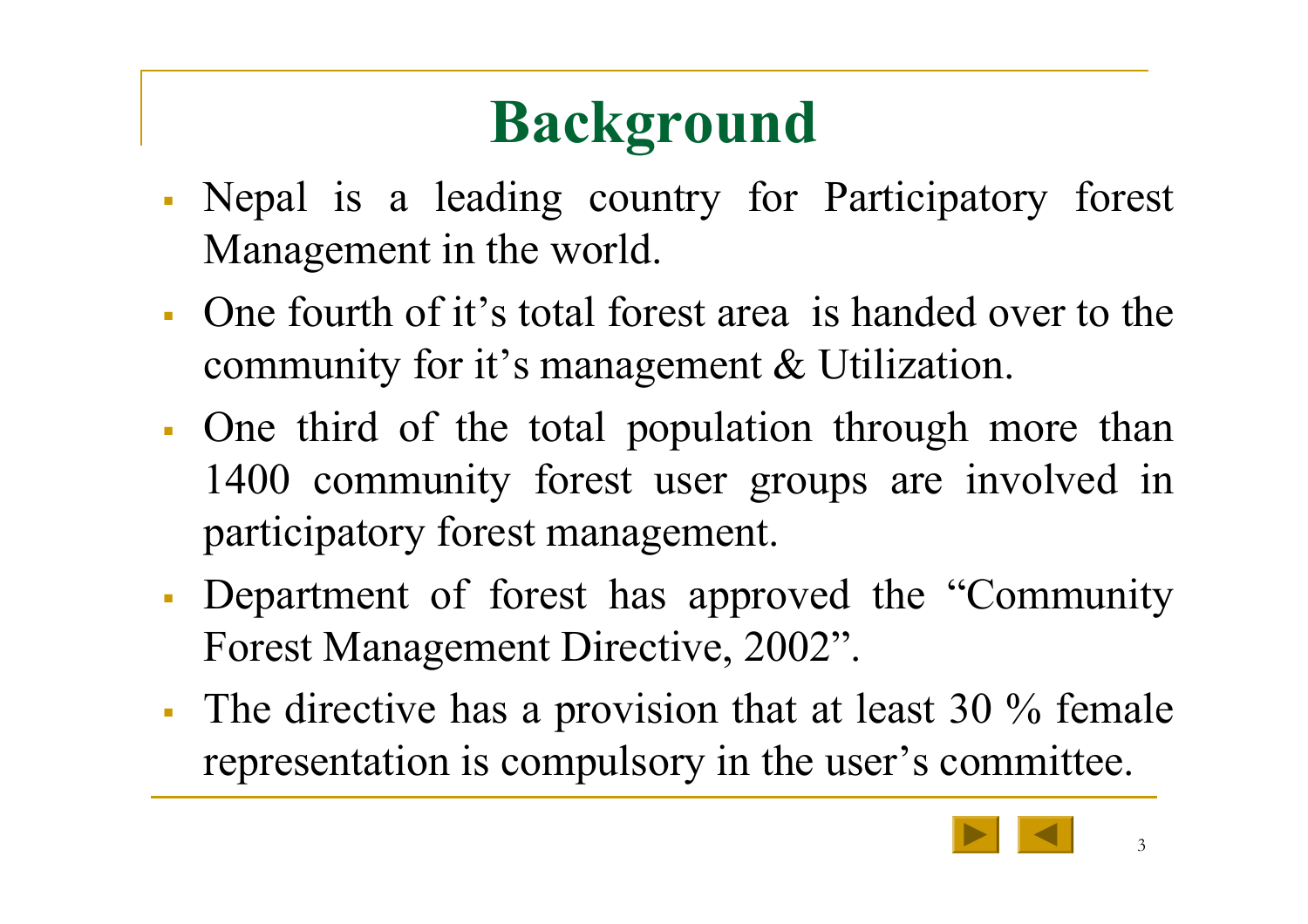# **Objectives**

The major objective if this study;

П To Know the situation of forestry organization in gender sensitive perspectives.

Specific Objectives

- П To explore the achievement on gender mainstreaming from Forestry Sector.
- To Analyze the major constraints to make the forestry organization gender sensitive.
- To recommend the necessary action to make the forestry organization gender sensitive.

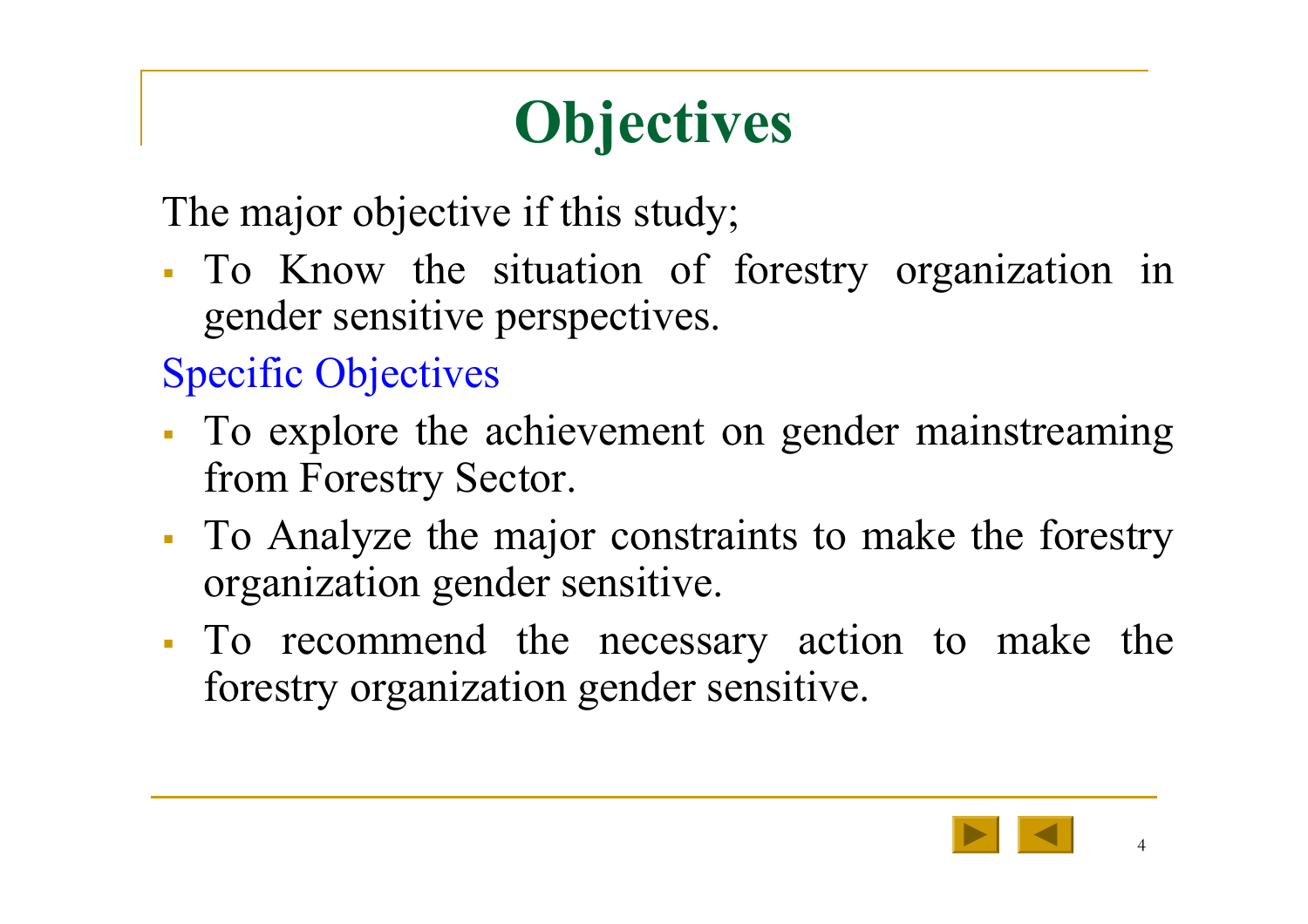# **Methodology**

- Study is based on the Participatory Gender Audit of four Government Forestry Organization in Makwanpur District of Nepal.
- **Nethods used** 
	- SWOT Analysis
	- $\overline{\mathbb{R}^n}$ Informal Interviews
	- **Focus Group Discussion**
	- n. Onion Hofsded Model Exercise
	- **Documents analysis**

■ Analysis of CFUG Organizational Structure & Budget Allocation in gender perspective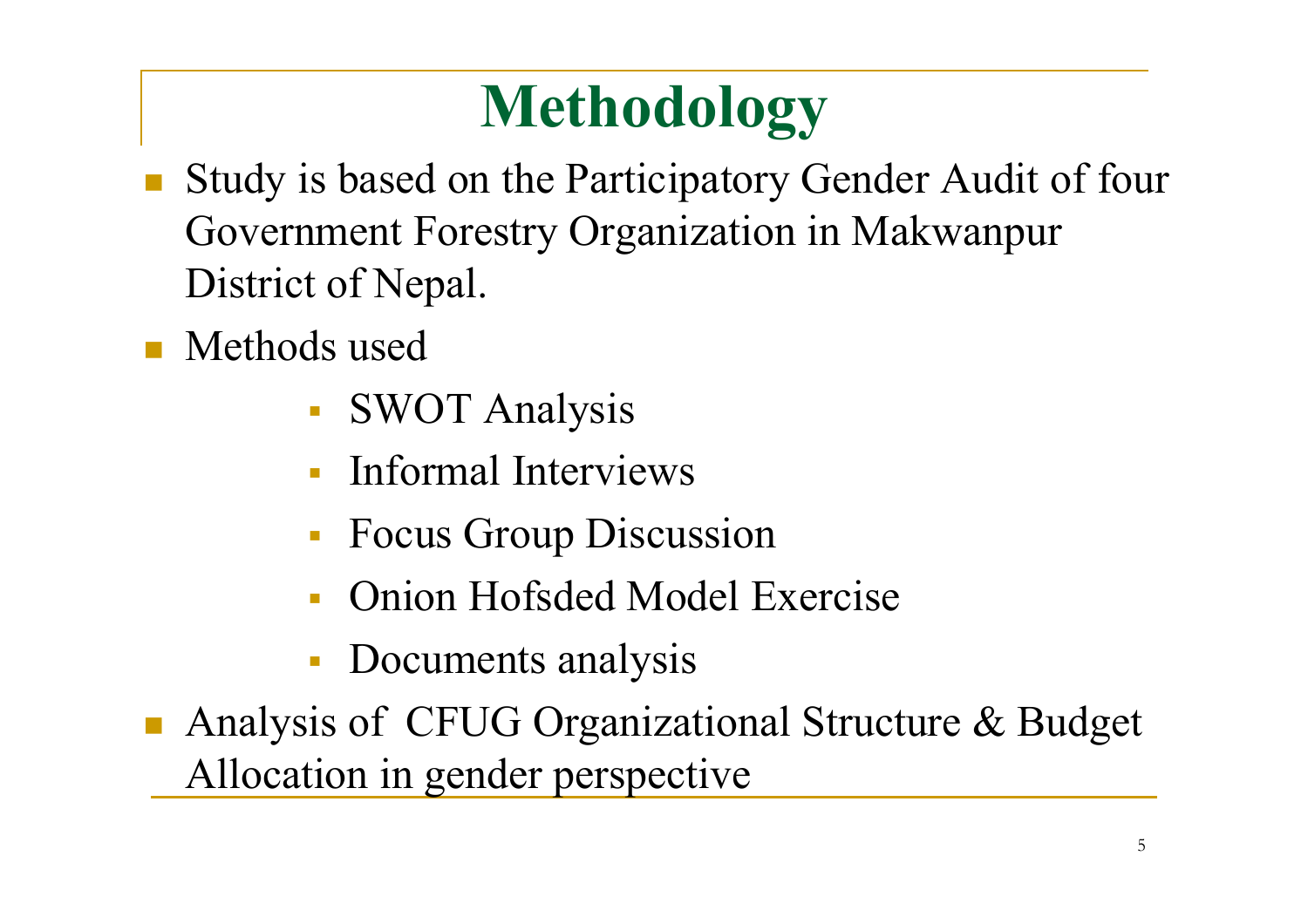### **Results**

- $\overline{\mathbb{R}}$ Gender debate in Forestry
- Gender Knowledge & Quality Test on employee
- П Implementation of Policy
- П Information System and Knowledge Management
- **Achievement of Partner Organization & Satisfaction** of Service Recipent
- $\mathcal{L}^{\mathcal{L}}$ Decesion Making Procedure
- Organizational Culture Analysis
- П Achievent on Gender mainstreaming in Forestry Sector

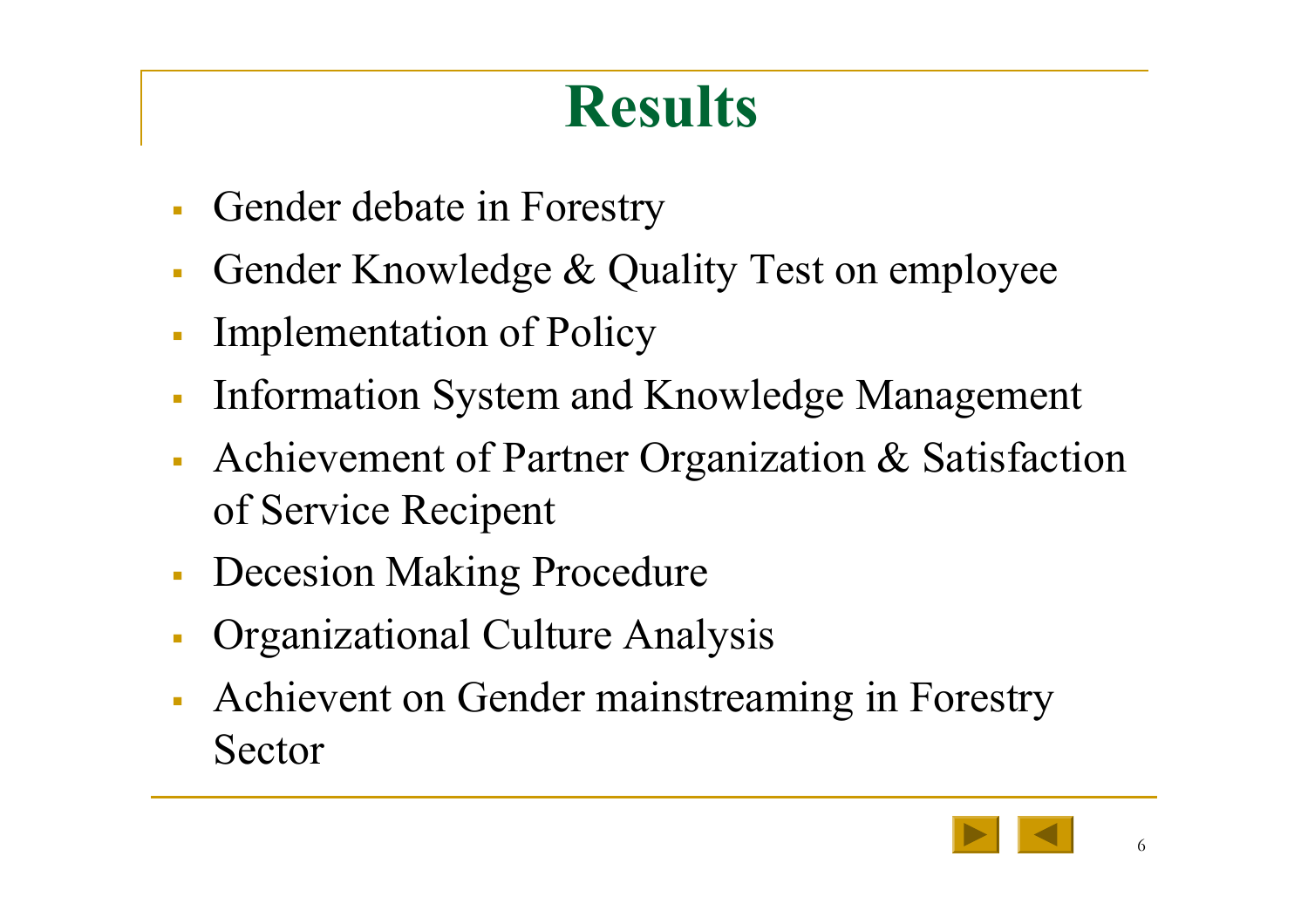# **Key Findings**

- Gender debate- started with the initiation of Participatory Forest Management Program in early 90's.
- Community Forest Management Directives,2002
	- $\Box$  The provision for 30 % female representation in user group.
	- $\Box$  Started to include both male & Female name as household head in CFUG constitution.
- **MFSC Vision on Gender & Social Inclusion, 2005** -open the new initiatives.
- Gender & Social Inclusion Strategy,2007- targeted to make the forestry sector gender & Socially Inclusive Organization.
- All government organization have separate gender unit with gender focal person.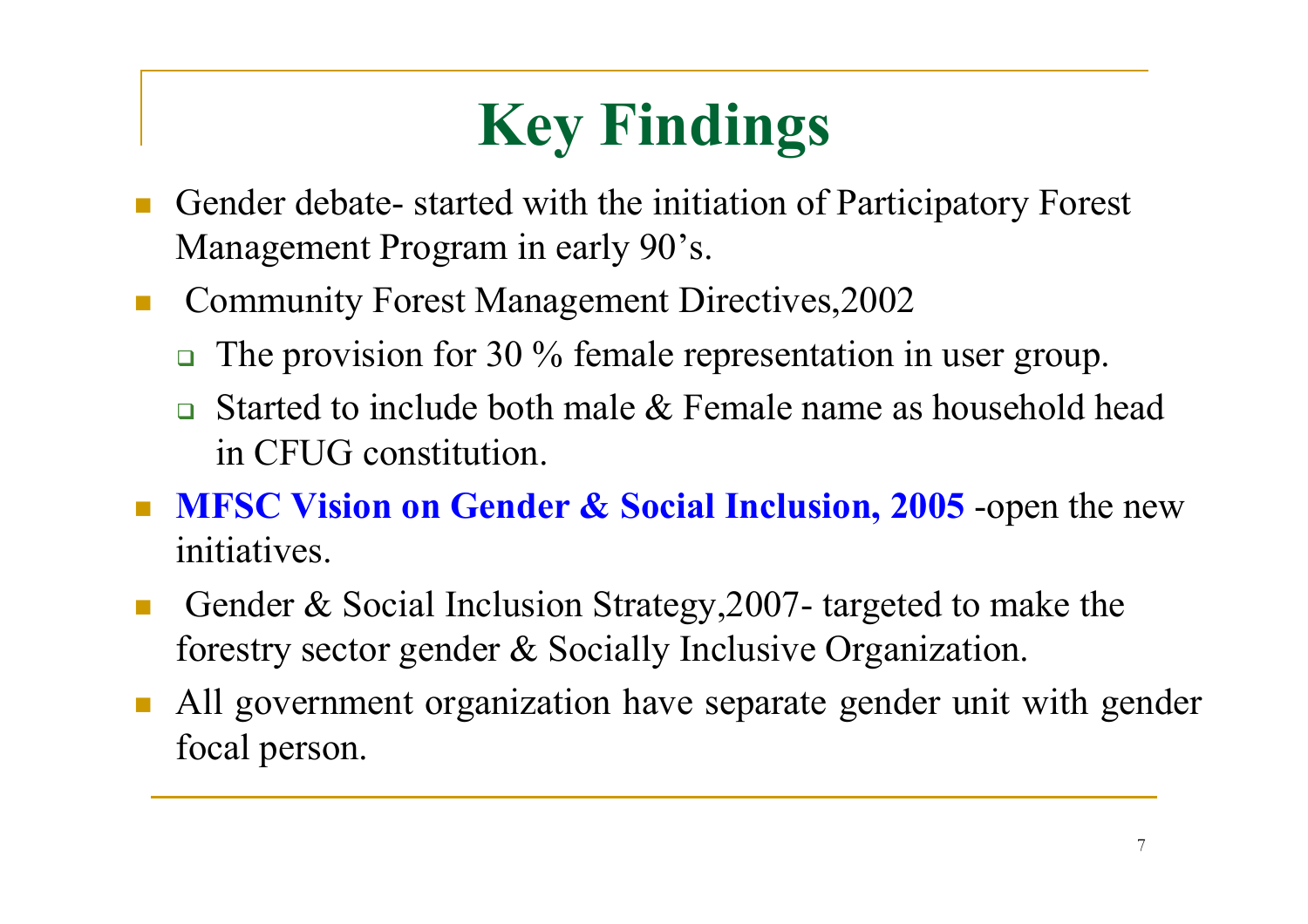- Due to unclear responsibility of focal person they are not clear on their duty.
- Among the study area, about  $50\%$  government employee & more than 80 % office bearer of CFUG have no knowledge on Gender Responsive budgeting as well as Gender & social equity vision of the Ministry.
- **Less than 10% (8%) of the total expenditure of the community** forest user group is expended for women empowerment & capacity building activities.
- Women representation on CFUC is only About 25  $\%$  (24.26  $\%$ ).
- Among them 76 % representation is as a member or vice president.
- Any government Offices as well as Community based offices have no separate toilet for male & female.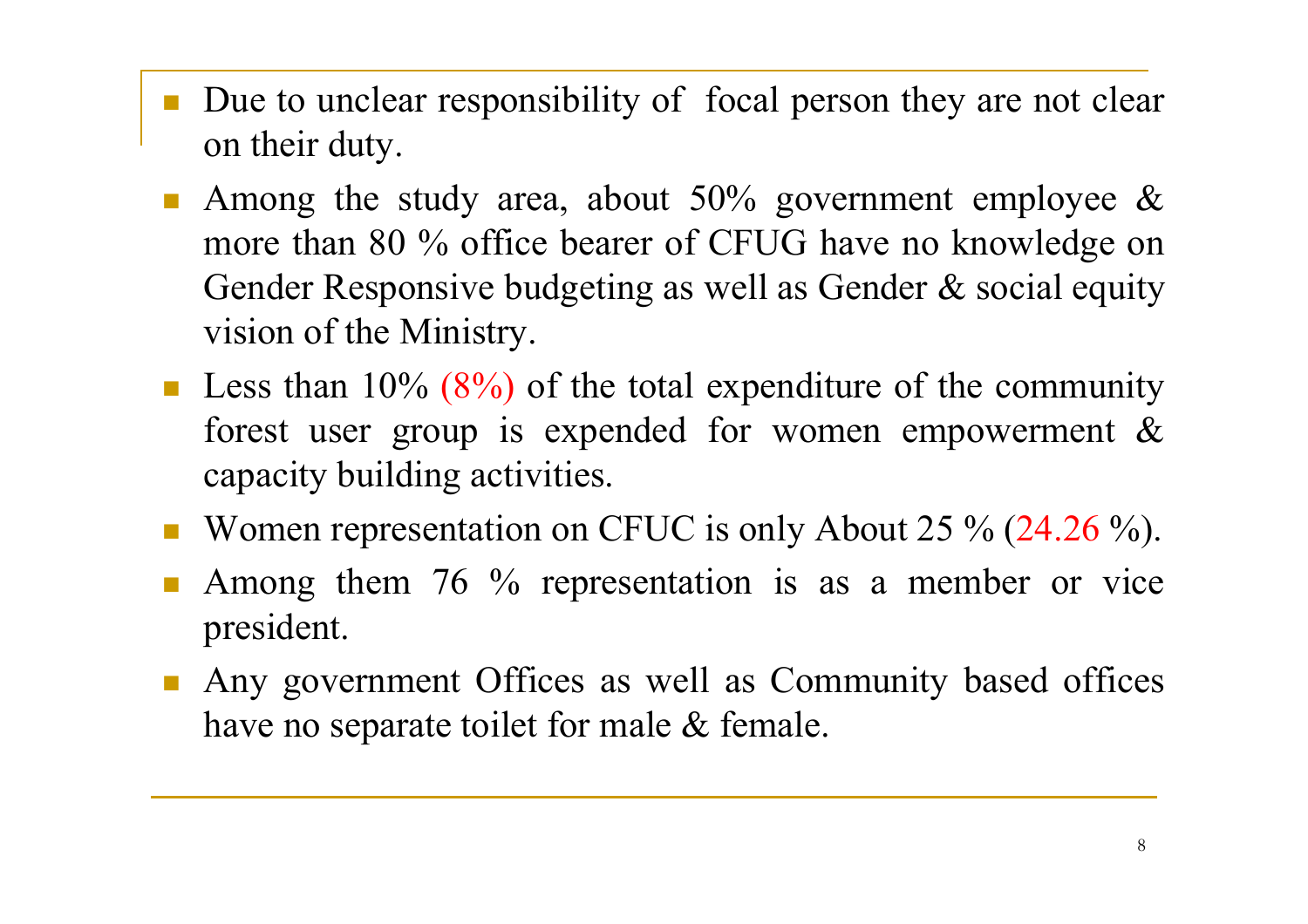# **Strength & Opportunity**

- Gender sensitive policy.
- All government Office have gender unit with gender focal person.
- Increasing the awareness on gender mainstreaming through community forestry.
- Gender & Social equity strategy, 2007.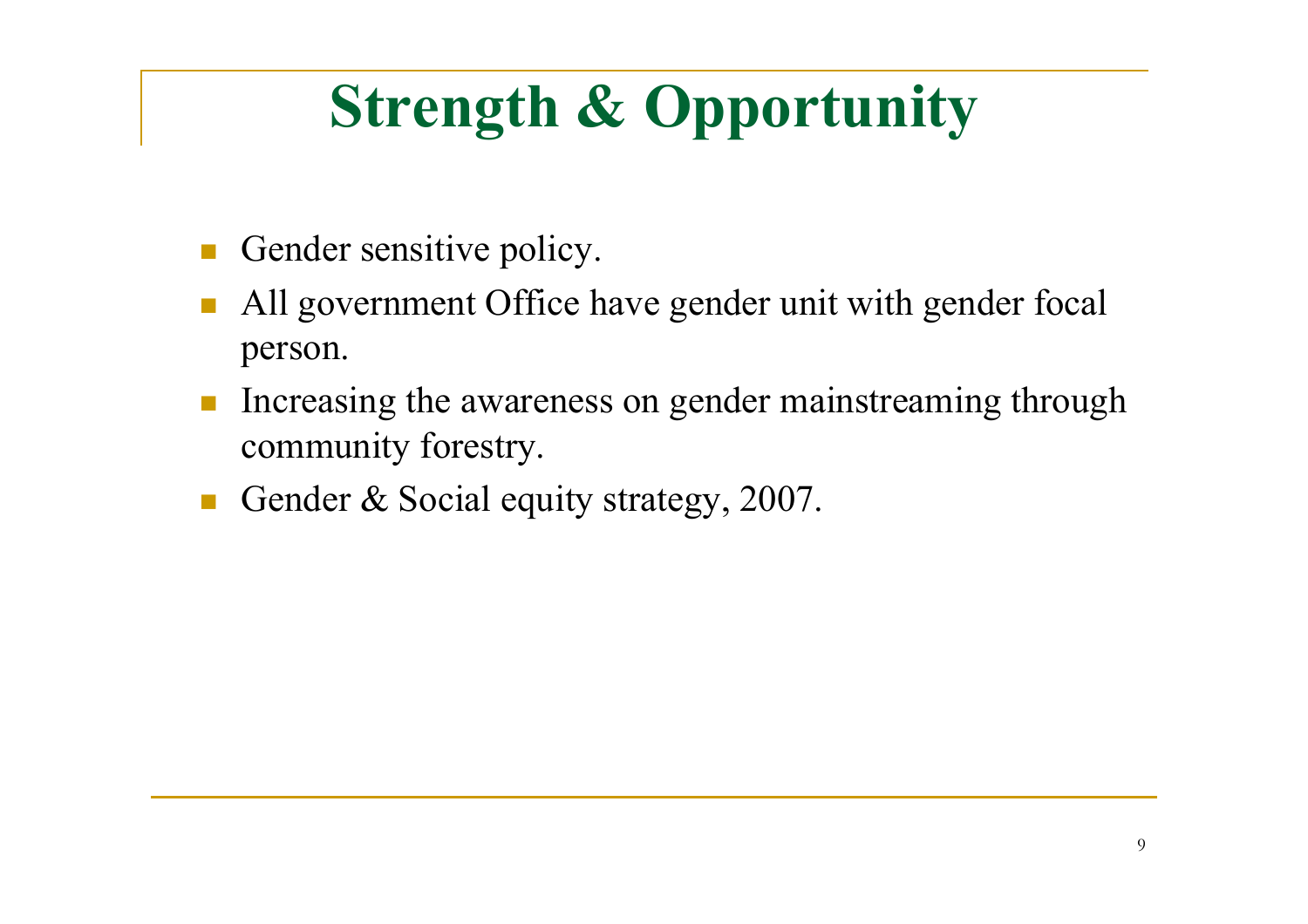# **Issue & Challenges**

- Poor Policy Implementation.
- Patriarchal thinking of male dominated forestry organization.
- Unclear terms of reference to the gender focal person.
- Low level of Knowledge on gender sensitive budgeting to both government organization and user committee member.
- Backward women leadership & less influencing position of women in Forest User Committee.
- $\mathbb{R}^3$  No organized information center in field level government office ( Range post).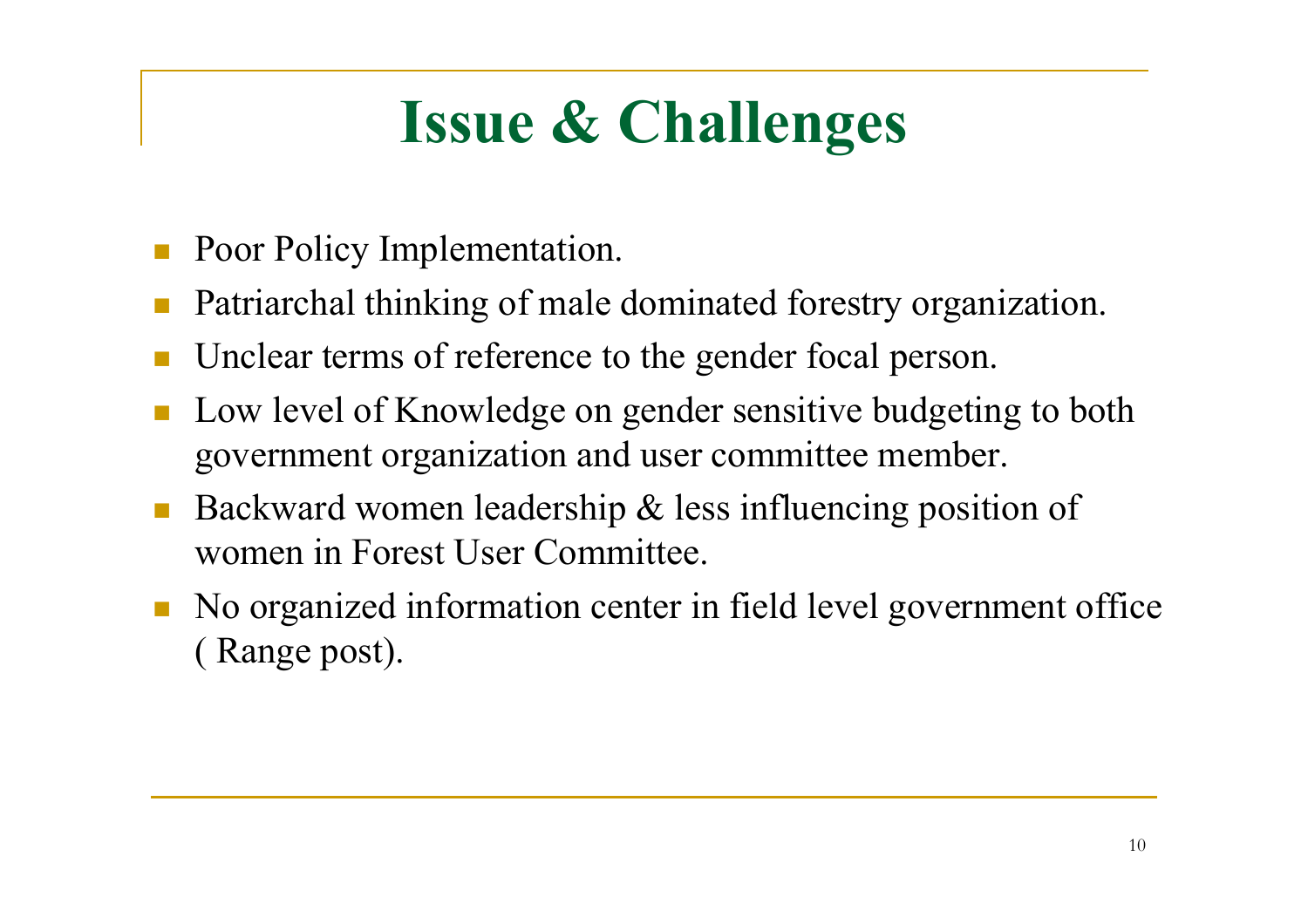# **Major Learning**

- **Nepal's forest Policy are gender sensitive.**
- Main cause of poor implementation are low level of knowledge on gender and patriarchal thinking of Male dominated forestry organization.
- Gender sensitive agenda becomes low important due to low influencing position (member/ vice president) of women in user's committee.
- **Unclear TOR of gender focal person have no meaning** for service recipient.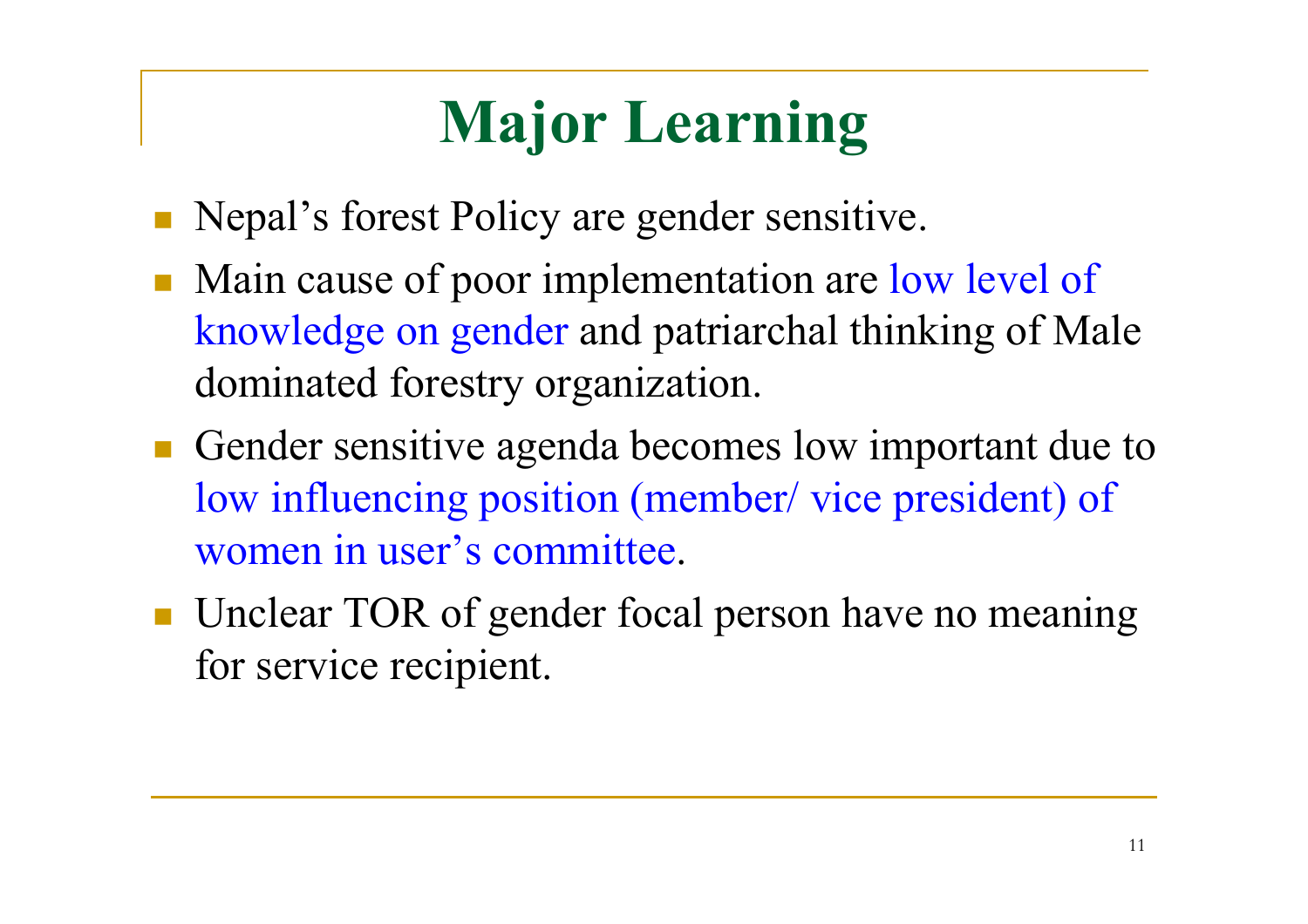### **Recommendation**

- **Deployment** of Gender Focal Person in every government offices with gender sensitive terms of reference. Notification of this arrangement through citizen charter.
- **Range Post should be developed as gender information** center for capacity building of field level staff as well as community member.
- Ensure at least one Position among President/ Treasurer/ Secretary for women in forest user committee through amendment in forest regulation.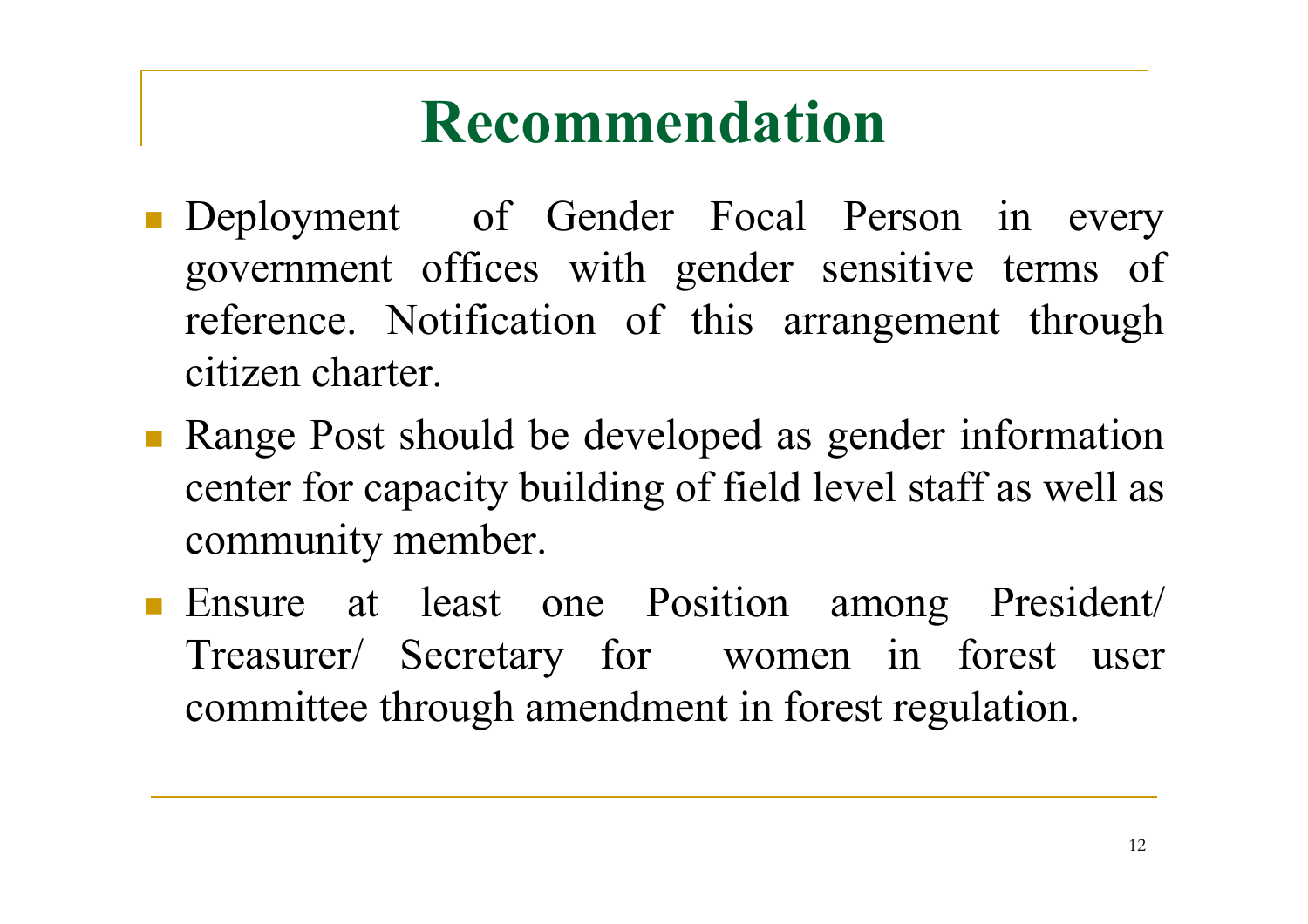## **Acknowledgement**

- Government of Nepal/Ministry of Forest  $\&$  Soil Conservation.
- $\mathcal{L}_{\mathcal{A}}$ BISEP-ST Program
- $\mathbb{R}^n$ ■ DFCC Office / Makwanpur /Nepal